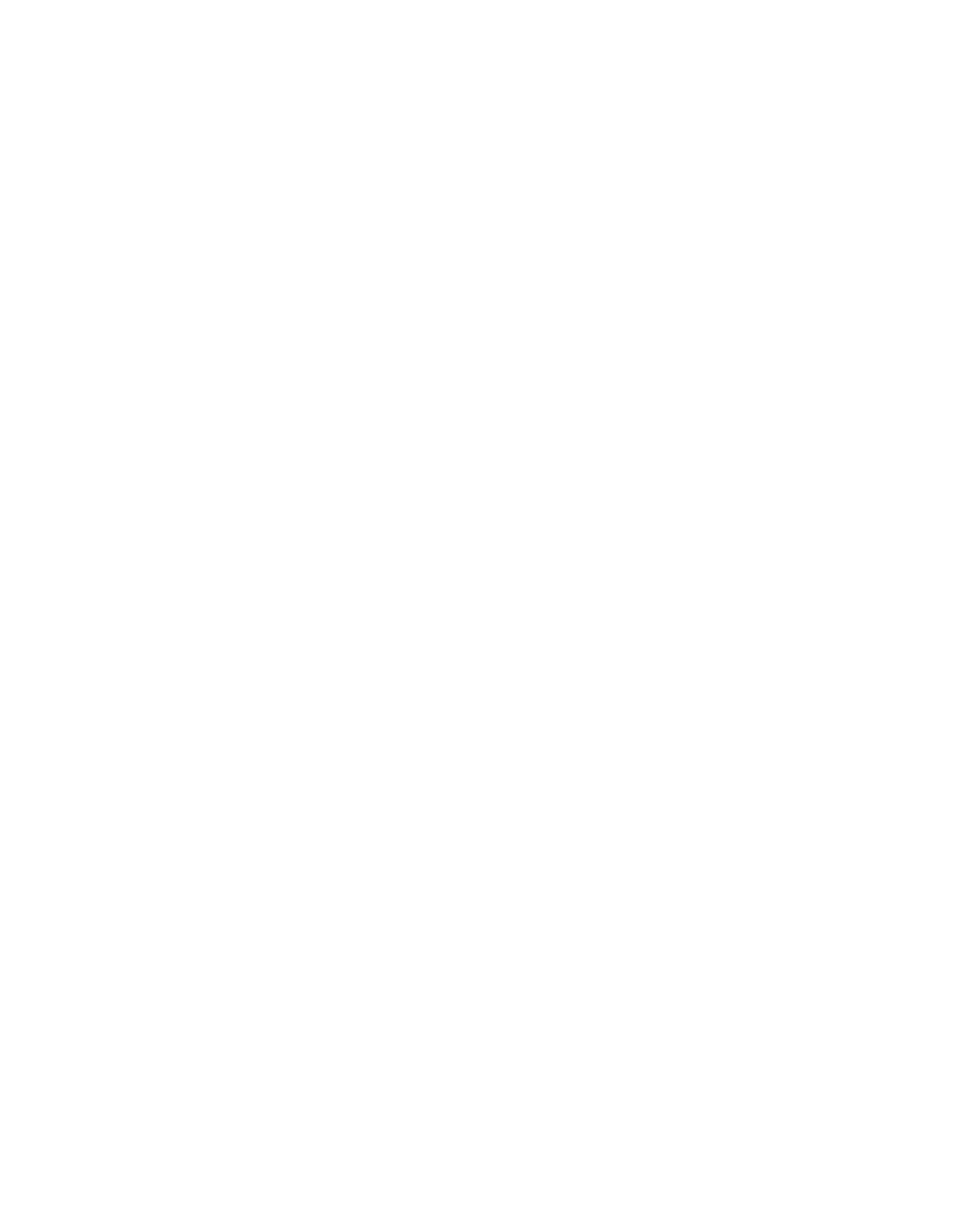#### THURSTON REGIONAL PLANNING COUNCIL RESOLUTION NO. 2019-06

RELATING to the Public Participation Plan.

WHEREAS, the Thurston Regional Planning Council (TRPC) is the agency designated by the GOVERNOR as the METROPOLITAN PLANNING ORGANIZATION and the REGIONAL TRANSPORTATION PLANNING ORGANIZATION for the Thurston Region; and

WHEREAS, Federal Law requires agencies receiving federal funds to maintain a Public Participation Plan, and

WHEREAS, the Public Participation Plan has been updated.

NOW, THEREFORE, BE IT RESOLVED BY THE THURSTON REGIONAL PLANNING COUNCIL:

THAT the Public Participation Plan dated April 2019 be approved.

ADOPTED this 3rd day of May 2019.

ATTEST:

Marc Daily **Executive Director** 

 $71:$ bm

Nathaniel Jones

Chair, Thurston Regional Planning Council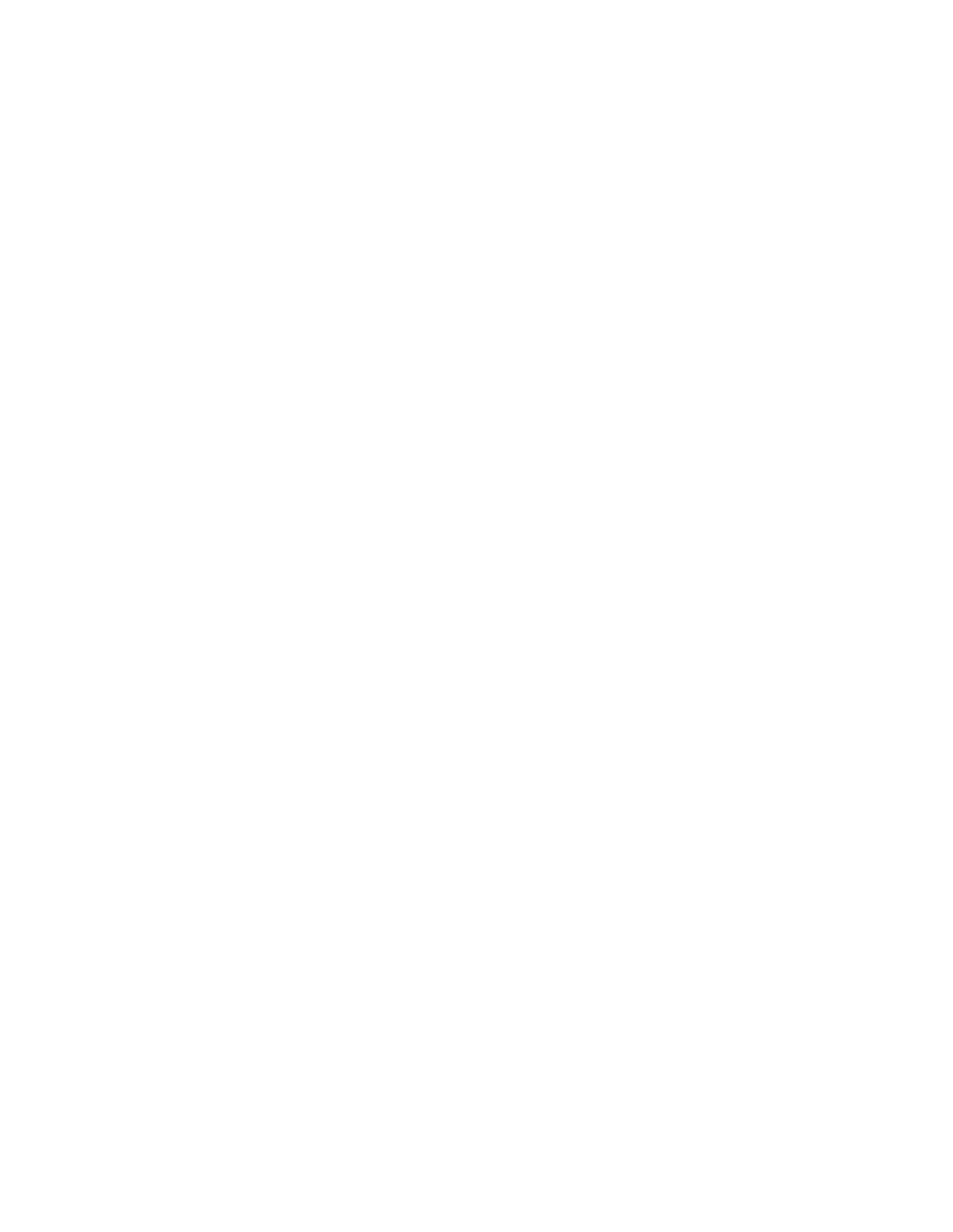## **PUBLIC PARTICIPATION PLAN**

#### **Introduction**

The mission of the Thurston Regional Planning Council - to *Provide visionary leadership on regional plans, policies and issues* - cannot be achieved without public interaction.

Thurston Regional Planning Council is a public agency governed by a council comprised of elected officials from jurisdictions and organizations in the Thurston region. The agency - as well as the Council - are both often referred to as "TRPC." To distinguish between the two, this Plan uses the term "Agency" when referring to the organization, and the term "Council" when referring to the appointed and jurisdictional members of TRPC.

Through its Public Participation Plan (Plan), the Agency provides opportunity for appropriate broad-based, early, continuous, and meaningful public participation in all planning, programs, and projects. Further, the Agency intends to encourage an on-going forum for the discussion of regional issues, striving for an open exchange of information and ideas. The Plan calls for a broad range of public information and participation opportunities, supplying complete information, timely public notice, and full access to key decisions.

The Plan provides a broad overview of basic public participation policy. As deemed necessary, the Agency may incorporate details of routine procedures into general agency policy documents. Certain major planning efforts, programs, or projects may include public participation plans specific to that effort. This Plan applies the term "major" loosely. If a proposed action or decision is clearly an activity that occurs in the normal-course-of-business that does not significantly affect the public or alter public policy, the Agency may choose not to apply these public procedures. If there is a question as to whether the Plan should be followed, the Agency shall follow the Plan to ensure appropriate public notification and participation.

The Agency will reassess the Plan as necessary to determine if the Agency is meeting the public's needs for information and access or to comply with changing regulatory requirements. The extent to which the Agency follows all Plan elements will be determined by the level of significance of the effort or decision being made. Routine decisions of lesser significance will be considered valid when using a limited public participation process.

#### **Public Access**

The Agency shall provide the public with timely notice and reasonable access to meetings. The Agency shall:

- Make all regular meetings of the Council, Transportation Policy Board (TPB) and any Council or TPB subcommittee meetings open to the public, except as appropriate under the state Open Public Meetings Act. Special meetings such as project stakeholder meetings, forums, workshops, and open houses shall also be open to the public.
- Hold all regular, subcommittee, and special meetings at venues that are accessible to persons with disabilities. The Agency will make reasonable effort to select venues that are accessible to people who rely on public transportation.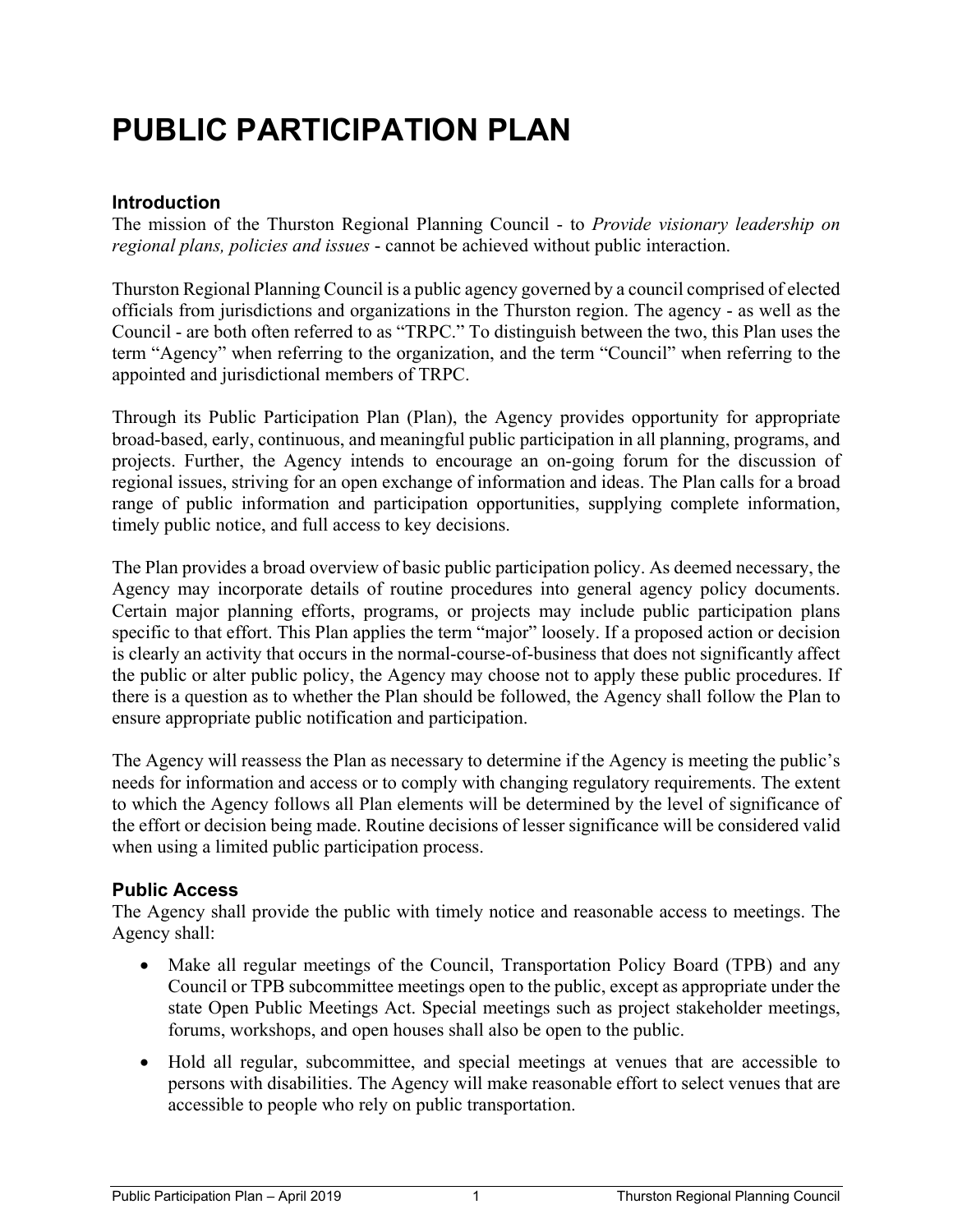- Make reasonable efforts to hold special meetings, workshops, and other outreach in local communities and rural areas and at different times of day to allow more opportunity for attendance by all members of the community.
- Make reasonable efforts to accommodate persons with special needs. Individuals needing special accommodation to participate in meetings should contact the Agency three (3) days prior to the scheduled meeting.
- Provide public and meeting participants notification of all regular meetings of the Council and TPB at least five (5) days in advance of the meeting. Each agenda shall also include the date of the next scheduled meeting. In the case of subcommittee and special meetings, the agency will make reasonable effort to provide at least five (5) days advance notice, with minimum notification no less than twenty-four  $(24)$  hours.<sup>1</sup> The Agency will also post meeting notices on the Agency website.
- Provide notification of all Council, TPB, and Technical Advisory Committee (TAC) meetings to members and alternates, other meeting participants, local news media, and anyone requesting notification.
- Provide meeting notice using mail and or/electronic means and post notice on the TRPC website. Notice shall include the time, date, and location of the meeting.
- Provide notification of Agency special meetings to TRPC and TPB members and alternates, meeting participants, local news media, and other interested parties. In certain circumstances, the Agency may provide notice in the form of a press release or paid legal notice or advertisement, or may use non-traditional methods to reach certain segments of the community.

The Agency shall provide the public with timely notice and reasonable access to information. The Agency shall:

- Make plans and documents available for public review at the Agency office. In certain circumstances, the Agency may also distribute copies of documents and plans to public libraries and other public venues for review. When feasible, the Agency will post plans and documents on the Agency website.
- Make most publications available free of charge. When appropriate, the Agency may assess a charge to cover the cost of production and mailing.
- Provide reasonable access to technical and policy information used in the development of plans and programs.
- Upon request, and within a reasonable timeframe, make reasonable effort to provide plans and documents in alternative formats and languages.

-

<sup>1</sup> RCW 42.30.077 requires such notice for special meetings, but not for subcommittee meetings unless a quorum of the full Council is present or the Council has given de facto decision-making authority to the subcommittee.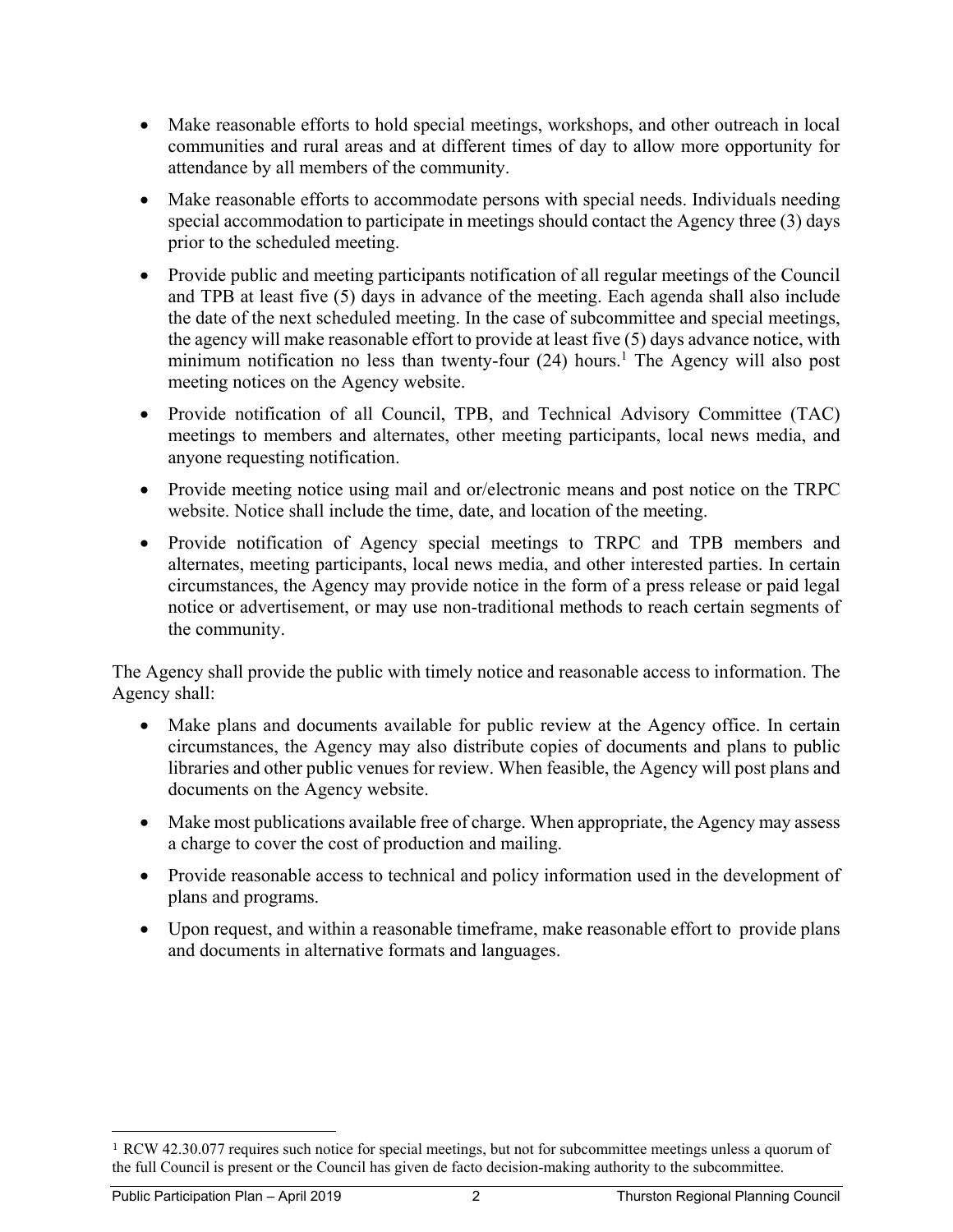#### **Public Outreach**

The Agency shall create opportunities for all segments of the community to learn about and engage in issues under consideration by the Council, particularly those that may be affected directly by the outcomes of specific recommendations and decisions. The Agency shall:

- Inform and educate the public about regional issues using a variety of means, including, but not limited to: regular and special meetings, workshops, printed materials, exhibits, open houses, electronic communication, and town hall meetings. Reasonable efforts will be made to "take the information to the people" by traveling to different parts of the region with issues of regional interest and including the information as part of other general or special interest gatherings.
- Use visualization techniques to aid the public in understanding plans, projects or programs. These may include sketches, drawings, artist renderings, physical models and maps, simulated photos, videos, computer modeled images, interactive Geographic Information System (GIS), GIS based scenario planning tools, photo manipulation, and computer simulation.
- Identify ways to reach out to certain underrepresented members of the community, who may otherwise be unable to fully participate in the process because of income, location, language or other barriers. Outreach initiatives may enlist the assistance of civil, social service, faith-based, or political entities to better understand the community and may result in production of special materials.
- Develop and maintain a list of organizations and interested or potentially interested persons to disseminate information about regional activities.
- Seek new methods and technologies to enlist in informing and engaging the public regarding all agency plans, projects, and programs.

### **Public Input**

#### **General**

The Agency and the Council value two-way conversations with the public it serves. Explicit consideration of public input and response to public input shall be an integral element of the Agency's decision-making processes. The Agency shall:

- Provide a public comment period during each meeting of the Council and TPB. The Chair may limit the duration of comments or provide alternative options for public comment in certain circumstances.
- When appropriate, convene gatherings of community members in a variety of formats and venues to provide the opportunity for the public to express comments, suggestions, concerns, and ideas on regional issues.
- As needed, use surveys to assess either widespread or selected public opinion.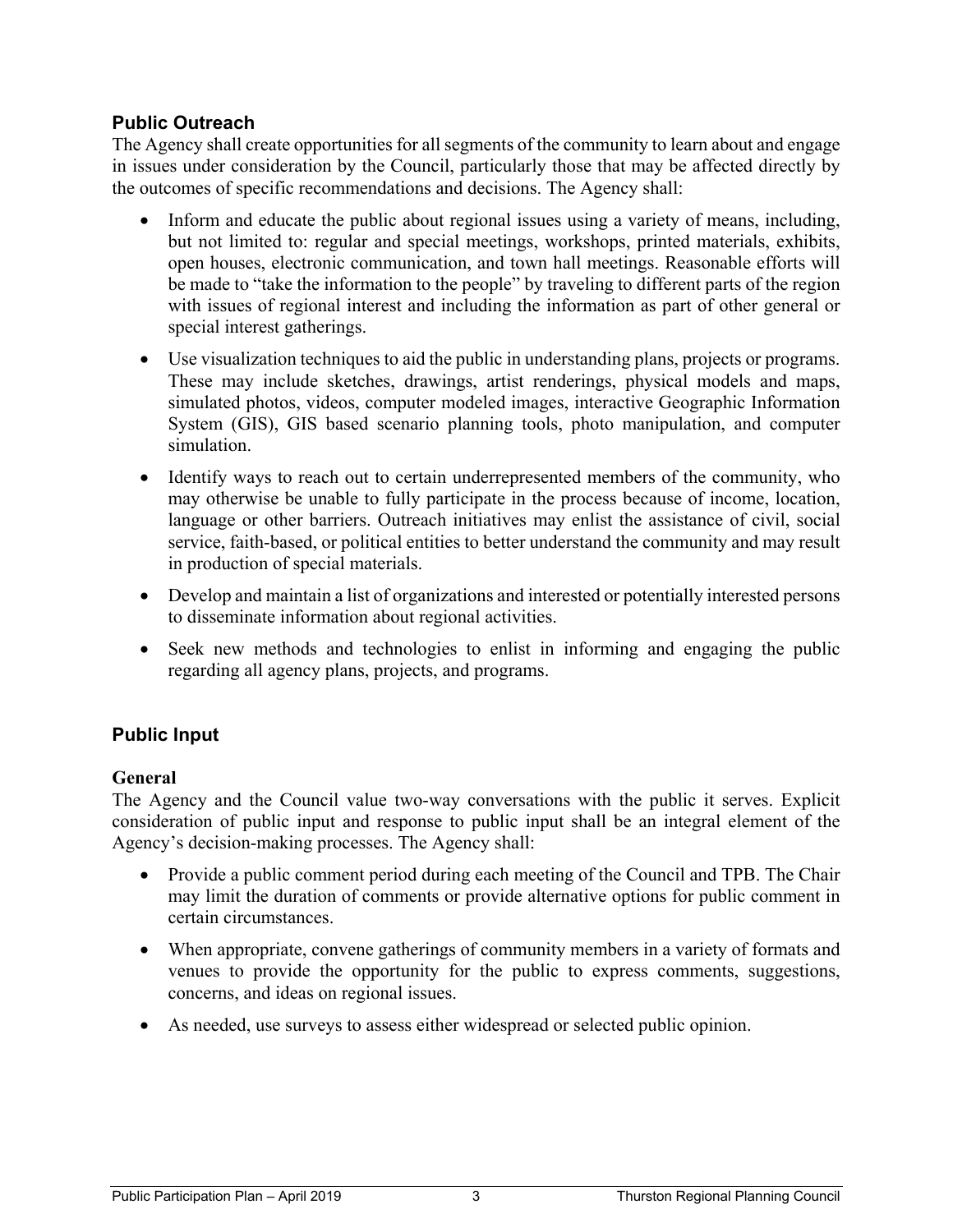In soliciting public comment, the Agency shall:

- Notify the public when the Agency is soliciting public comment. Notification will occur through means such as posting on the agency website, email distribution to interested parties, and in some circumstances may include public and legal notices.
- Notify the public that TRPC ensures full compliance with Title VI of the Civil Rights Act of 1964 by prohibiting discrimination against any person based on race, color, national origin, or sex in the provision of benefits and services of TRPC programs and activities<sup>2</sup>.
- Offer different avenues for public comment written, oral, formal, informal, electronic, and other means suitable to the project and the community involved.
- In accordance with the State's records retention requirements, maintain written and oral comments in Agency files. In certain circumstances, the comments may be incorporated into plans, programs or studies, either in total or in summary.
- Ensure that meeting agendas, notices, and other materials specify when and how the public may comment.

#### **Transportation**

State and Federal guidelines require special public participation for certain plans and programs. In addition to the items listed in the General section, the following apply. The Agency shall:

- Provide a minimum fourteen (14) day public comment period for the Regional Transportation Plan, the Regional Transportation Improvement Program, amendments to those documents, and federal transportation funding opportunities.
- When significant written and oral comments are received on the draft Regional Transportation Plan and Regional Transportation Improvement Program, include a summary, analysis, and report on the disposition of comments as part of the final documents.<sup>3</sup>
- If the final Regional Transportation Plan or Regional Transportation Improvement Program differs significantly from the version that was made available for public comment and raises new material issues that interested parties could not reasonable have foreseen from the public involvement efforts, provide additional opportunities for public comment.<sup>3</sup>

### **Public Participation Plan Review and Updates**

- The Agency and Council shall periodically review the Plan to determine its effectiveness, striving for full and open access to all.
- The Agency and Council shall provide a minimum public comment period of forty-five (45) days before the Council adopts the revised Plan.3

-

<sup>&</sup>lt;sup>2</sup> See Agency's Title VI Plan for appropriate notification language. <sup>3</sup> 23 C.F.R. 450.316